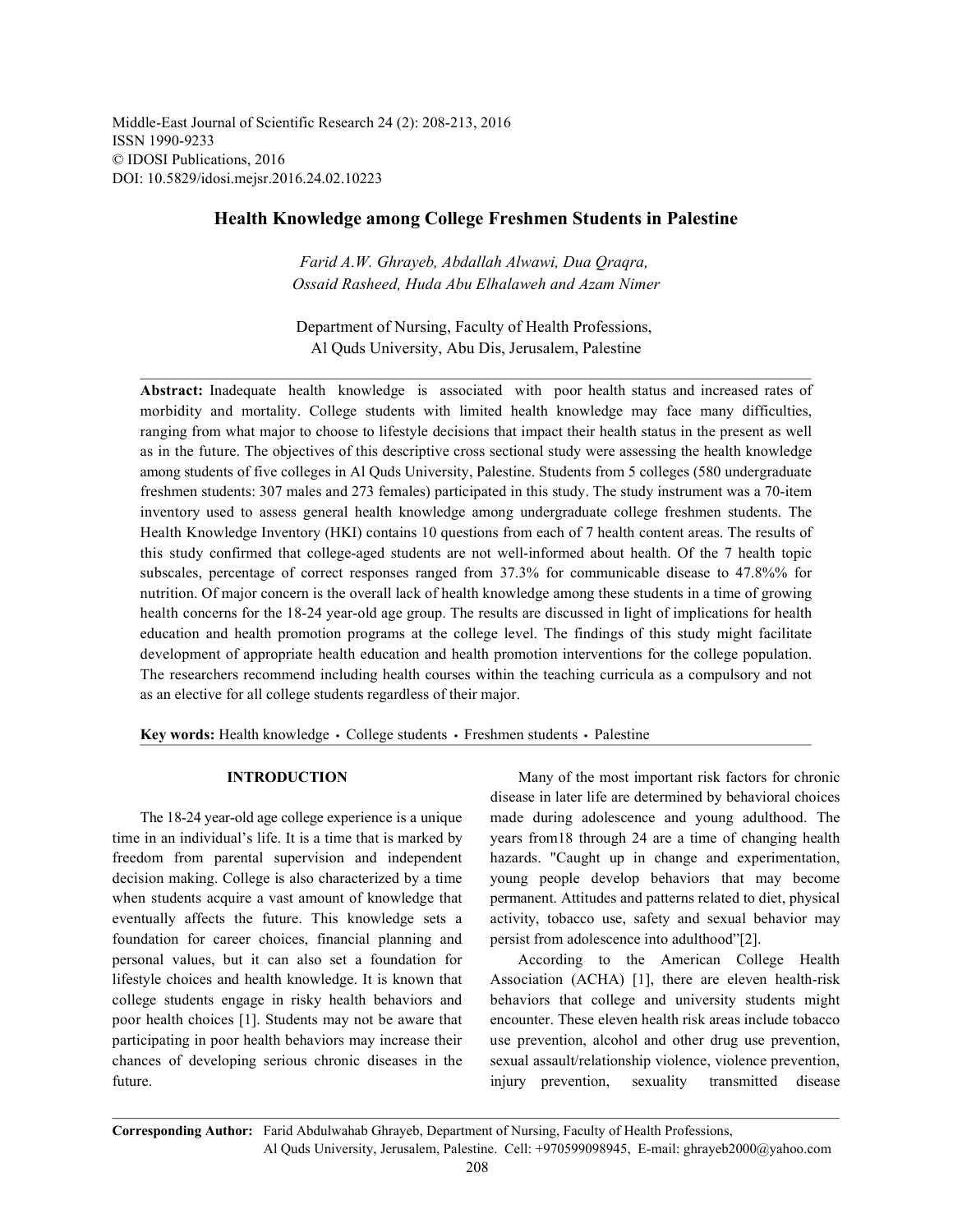prevention, dietary behaviors and nutrition and physical **MATERIALS AND METHODS** activity and fitness. ACHA strongly encourages educational institutions to educate their students about **Study Design:** A descriptive cross-sectional survey study these areas in order to prevent disease and improve health was designed to assess health knowledge in the quality of life. The fact that college students are a unique undergraduate college freshmen student population. audience for a planned program of health education has been noted by Brener and Gowda [3]. **Study Population:** The study population consisted of all

by Ghrayeb *et al*. [4], it is noted that separate health registered in the records of the AL Quds University in the education curricula do not exist in Palestinian schools. current year (2015/2016). Al Quds University's records (Al Instead, the study stated, health education is included in Quds University, 2016) showed that the total number of all school educational curricula in order to increase freshmen students who were enrolled at the university in awareness of health problems. A planned health 2015/2016 was almost 4,800, whereas the university has education curriculum in schools is an important approximately a total of 17,500 students. informational source to provide students with the necessary information for maintaining and improving their **The Instruments:** The instrument used to gather health, as well as reducing their risky health behavior. In demographic and academic variables was the cover sheet reality, students receive factual information about of the Health Knowledge Inventory (HKI). The HKI test personal health embedded within other courses, such as is a valid and reliable instrument for assessing the health

knowledge alone may not be sufficient to bring about high school (scientific, non-scientific), place of residence action, in conjunction with other predisposing (city, village, camp) and academic major. The instrument (motivating) factors, knowledge is a necessary component used to test health knowledge, the Health Knowledge of behavior change. Knowledge has to be present for a Inventory (HKI), is a 110-item multiple choice test that change in behavior to occur. measures general health knowledge among the college

conducted to identify levels of general health knowledge from each of the following 11 health content areas: among college students in the United States to establish Accidents and Safety, Aging and Death, Chronic Disease, health education program needs [6-9]. However, research Communicable Disease, Environmental Health, Consumer of this type had never been conducted in Palestine. Most Health, Human Sexuality, Physical Fitness, Mental Health, research in Palestine was focused on the epidemiological Nutrition, Substance Use/Abuse. The following areas and occurrence of specific health conditions. A review of Environmental Health, Consumer Health, Human Sexuality professional literature revealed that there was only one and Substance Use/Abuse were dropped from the study study conducted by Ghrayeb *et al*. [4] that addressed according to the recommendations of the ethical health knowledge among Palestinian high school committee. Therefore, the total items included in the final students. However, the Ghrayeb *et al*. study subjects utilized questionnaire were 70. were high school students.

with the freshman classes as the study population aiming Institutional Review Board (TRB) of Al Quds University at providing a clearer picture of the level of health and the president of the Al Quds University was knowledge among college freshmen at Al Quds obtained. The data were collected from freshmen students University, located in Palestine. The results of this study who were attending the twelve selected sections of the provide policy makers in the Palestinian Ministry of general classes (Medicine, Nursing, Low, engineering and Education with an overview of which health topics need Art). The modified version of the HKI test was more emphasis in the curricula in schools prior to college. administered during the regular class time of the selected Furthermore, the findings provide a scientific databases sections. The researcher contacted each professor in of needs to develop health intervention programs and advance asking for permission to administer the test in also to remind college health educators of the health risks his/her class. The researcher informed each professor who that adolescents bring to campus. taught the selected section that completion of the test

In the Palestinian schools and according to a study male and female college freshmen students who were

science, biology and Arabic reading [4]. knowledge of college students. It included 5 items to According to Green and Kreuter [5], even though record the variables of age, sex, stream of education in Since the 1930s, extensive research has been student population [11]. The HKI consists of 10 items

This study was conducted at Al Quds University **Data Collection:** The written approval from both the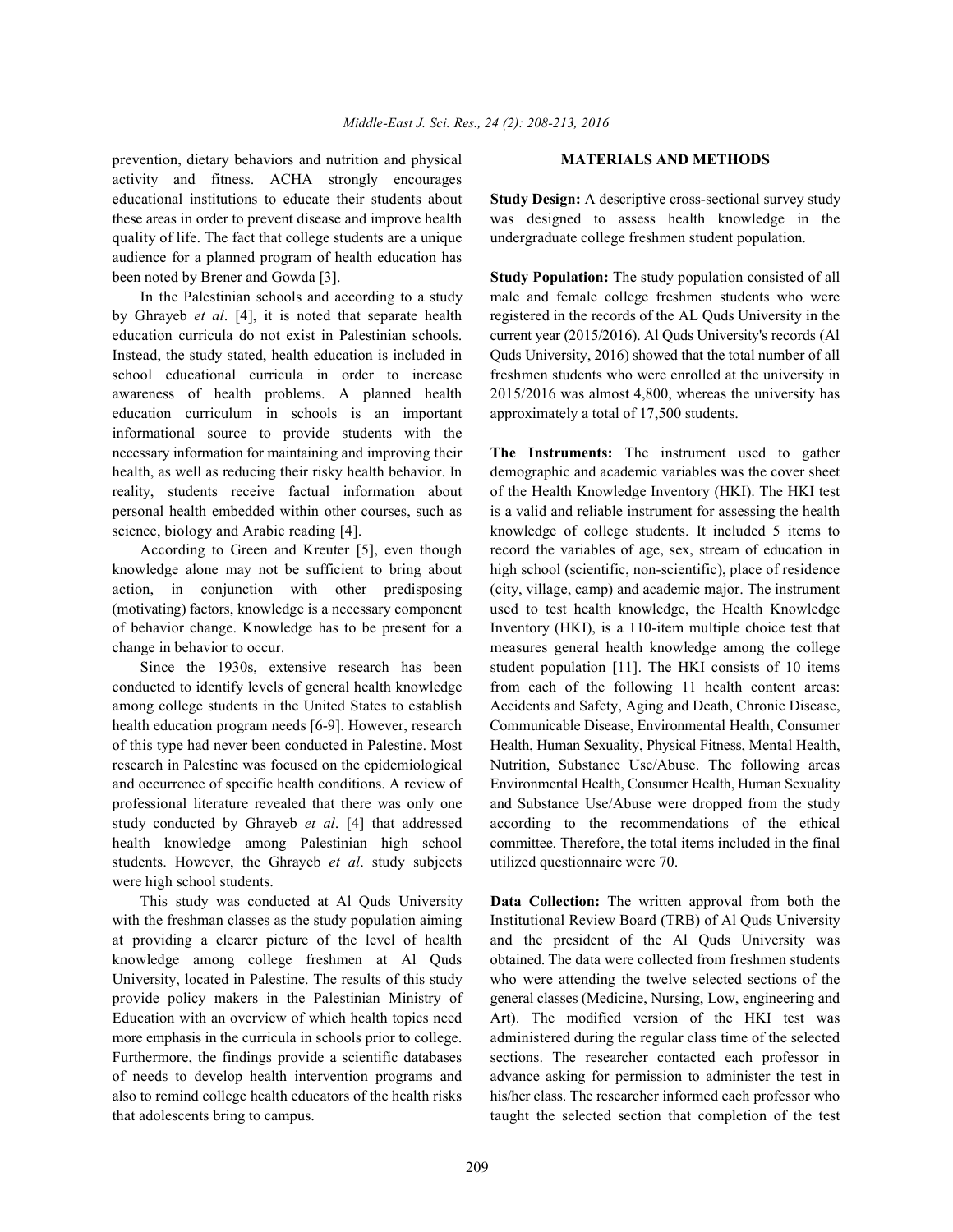required a single class period. The date and time to administer the test were determined by the researcher and the professor of the class. The researcher was on time for each appointment and terminated the data collection process at the agreed-upon time. The procedure to administer the modified version of the HKI test was the same across twelve selected sections of the general classes.

**Data Analyses:** Data analyses were performed by using version 23 of the Statistical Package for Social Sciences (SPSS). The purpose of these analyses was to answer the two research questions. Descriptive statistics was computed to answer the first question, "What are the levels of general health knowledge and specific health knowledge of the 7 areas among freshmen students enrolled at Al Quds University?" Frequencies and Percentages of correct and incorrect answers for each of the 7 health areas were computed to determine participants' knowledge level of general and specific health knowledge. Independent t test was performed to compute the mean and standard deviation (SD) scores of freshmen students in general health knowledge and 7 health areas as related to their gender and stream of educational track in high school (scientific, non-scientific) were included.

## **RESULTS**

**Socio-Demographic Characteristics of the Sample:** The final analysis was conducted with 580 participants, giving a response rate of 98.3%.The study participants were college freshmen students at Al Quds University and the majority (49.6%) were village residence, followed by city residence (41.6%) and camp residence (8.8%). Of the 580 participants, 273 were females (47.1%) and 307 males (52.9%), 368 (63.4%) were Scientific and 212 (36.6%) nonscientific (Table 1). Regarding age of participants, the majority of participants 472 (81.4%) were  $17 - 19$  years old, 101 (17.4%) were 20 - 22 years old and 7 (1.2%) were 23 - 25 years old.

Table 2 presents the levels of general health knowledge and specific health knowledge of the 7 areas among freshmen students enrolled at the Al Quds University. Percentages of correct and incorrect answers for each of the 7 health areas were computed to determine participants' levels of general and specific health knowledge. The researcher consulted the panel of experts to determine the categories of health knowledge levels (i.e., excellent, very good, good, weak).

Table 1: Demographic characteristics of the study sample (n=580)

| Characteristics     | No. of respondents (n) | $(\%)$ |
|---------------------|------------------------|--------|
| Stream of Education |                        |        |
| Scientific          | 368                    | 63.4   |
| Non Scientific      | 212                    | 36.6   |
| Total               | 580                    | 100    |
| Gender              |                        |        |
| Male                | 307                    | 52.9   |
| Female              | 273                    | 47.1   |
| Total               | 580                    | 100    |
| Place of residence  |                        |        |
| City                | 241                    | 41.6   |
| Village             | 288                    | 49.7   |
| Camp                | 51                     | 8.8    |
| Total               | 580                    | 100    |
| Age group (years)   |                        |        |
| $17 - 19$           | 472                    | 81.4   |
| $20 - 22$           | 101                    | 17.4   |
| $23 - 25$           | 7                      | 1.2    |

Table 2: Levels of General Health Knowledge and Specific Health Knowledge of 7 Areas among Freshmen Students Enrolled at Al Quds University ( $n = 580$ )

|                          |         | Knowledge level (excellent, |
|--------------------------|---------|-----------------------------|
| Health Area              | percent | very good, good, weak)      |
| Accidents and Safety     | 41.5%   | Weak                        |
| Nutrition                | 47.8%   | Weak                        |
| <b>Physical Fitness</b>  | 41.4%   | Weak                        |
| Chronic Diseases         | 44.3%   | Weak                        |
| Communicable diseases    | 37.3%   | Weak                        |
| Mental Health            | 38.9%   | Weak                        |
| Environmental health     | 46.3%   | Weak                        |
| General health knowledge | 42.5%   | Weak                        |

Table 2 illustrates that the percentages of correct answers for most of health areas did not vary greatly. The lowest and the highest percentages of correct answers for all participants were 37.3% for communicable disease and 47.8% for nutrition, respectively. The levels of participants' general health knowledge as well as their knowledge on each health area were weak.

Table 3 presents the mean and standard deviation (SD) for the total sample ( $n = 580$ ) and for participants as categorized by gender. Despite that the mean scores of females ( $n = 273$ ) in all 7 health areas were higher than the mean scores of males  $(n = 307)$  and higher than mean score for total sample  $(n = 580)$ , a significant differences in mean knowledge scores were detected in 2 health areas solely between male and female students. These health areas are: nutrition ( $P = 0.003$ ) and mental health ( $P = 0.009$ ).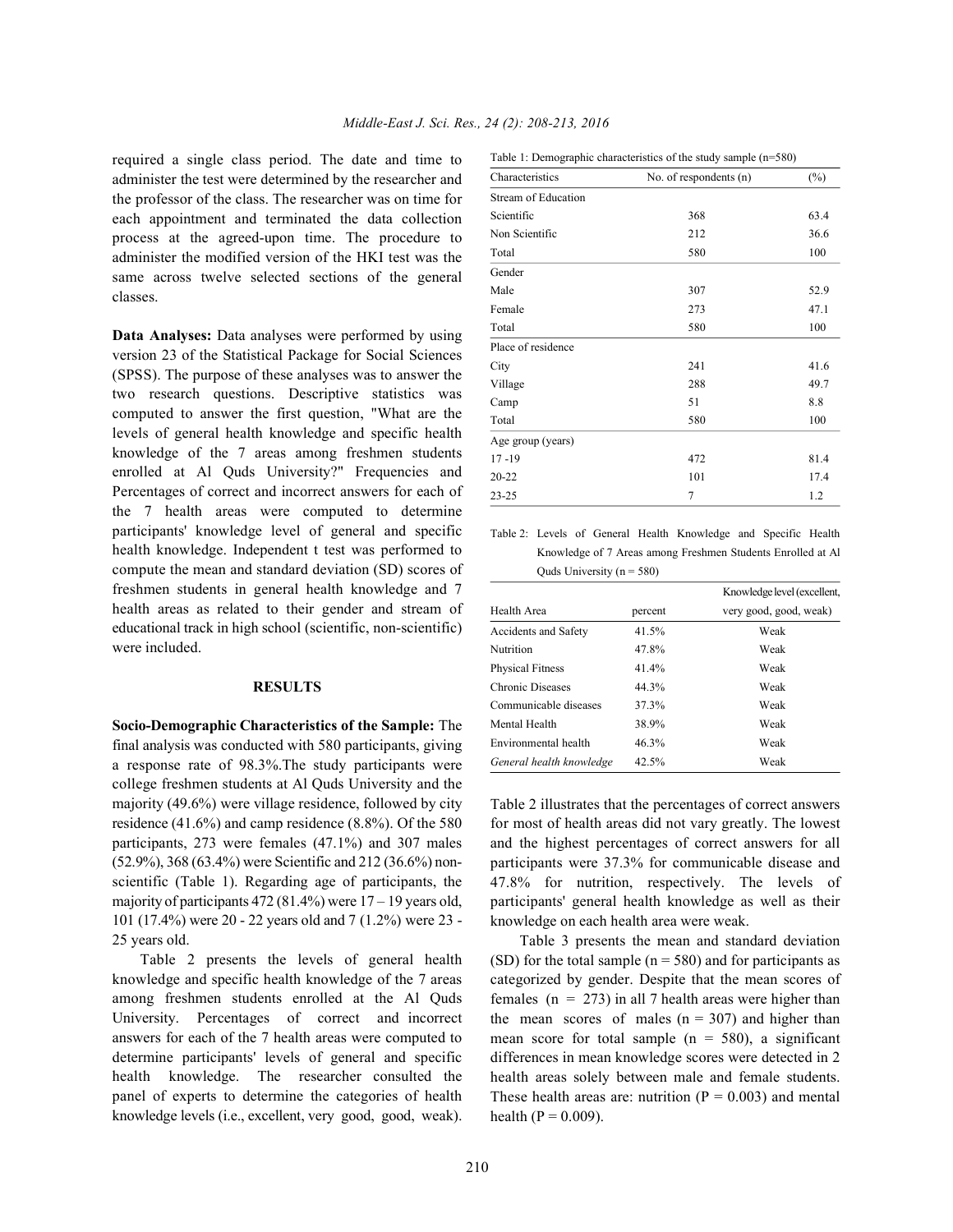## *Middle-East J. Sci. Res., 24 (2): 208-213, 2016*

Table 3: Means and standard deviations of the percentage of correct answers for HKI subscales in relation to participants' gender tested by independent samples t-test

| Health area                | Mean knowledge (SD) |                  |                  |           |
|----------------------------|---------------------|------------------|------------------|-----------|
|                            | Male $(n=307)$      | Female $(n=273)$ | t statistic (df) | $P$ value |
| Accident and safety        | 3.99(2.259)         | 4.34(2.141)      | $-1.911(578)$    | 0.056     |
| $N$ utrition <sup>1</sup>  | 4.47(2.562)         | 5.12(2.638)      | $-3.001(578)$    | 0.003     |
| <b>Physical Fitness</b>    | 4.07(2.355)         | 4.25(2.519)      | $-8.72(578)$     | 0.383     |
| Chronic diseases           | 4.33(2.397)         | 4.55(2.335)      | $-1.154(578)$    | 0.249     |
| Communicable diseases      | 3.58(2.211)         | 3.92(2.299)      | $-1.787(578)$    | 0.074     |
| Mental health <sup>2</sup> | 3.65(2.224)         | 4.16(2.446)      | $-2.629(578)$    | 0.009     |
| Environmental health       | 4.53(2.532)         | 4.75(2.541)      | $-1.025(578)$    | 0.306     |
| Total                      | 28.48 (12.118)      | 31.62 (12.463)   | $-2.546(578)$    | 0.115     |

SD = standard deviation

df = degree of freedom

Note: The maximum score for specific health knowledge area is 10

<sup>1</sup>Specific health area with highest mean knowledge scores by gender.

<sup>2</sup>Specific health area with lowest mean knowledge scores by gender.

Table 4: Mean and Standard Deviation (SD) Scores of Freshmen Students' General Health Knowledge and 7 Health Areas as Related to Their Stream of Educational Track in High School (Scientific, Non-scientific)

| Health area                            | Mean knowledge (SD)  |                          |                  |           |
|----------------------------------------|----------------------|--------------------------|------------------|-----------|
|                                        | Scientific $(n=368)$ | Non-scientific $(n=212)$ | t statistic (df) | $P$ value |
| Accident and safety                    | 4.76(2.305)          | 3.26(1.699)              | 8.431 (544.058)  | 0.001     |
| Nutrition                              | 5.03(2.738)          | 4.34(2.332)              | 3.218 (498.411)  | 0.001     |
| <b>Physical Fitness</b>                | 4.60(2.671)          | 3.37(1.697)              | 6.766 (571.883)  | 0.001     |
| Chronic diseases                       | 4.90(2.495)          | 3.61(1.873)              | 7.062 (538.962)  | 0.001     |
| Communicable diseases                  | 4.21(2.435)          | 2.92(1.617)              | 7.657 (565.395)  | 0.001     |
| Mental health                          | 4.39(2.476)          | 3.02(1.791)              | 7.671 (548.847)  | 0.001     |
| Environmental health                   | 4.59(2.723)          | 4.08(2.093)              | 4.282 (530.991)  | 0.001     |
| General Health Knowledge               | 32.67(13.340)        | 24.61 (8.216)            | 8.976 (573.046)  | 0.001     |
| The discussion discussion of the state |                      |                          |                  |           |

Independent *t-* test

df = degree of freedom

SD = standard deviation

Note: The maximum score for specific health knowledge area is 10

Table 4 addresses the mean and standard deviation **DISCUSSION** of participants as related to their stream of educational track in high school (scientific, non-scientific). The range This study aimed at identifying the level of of mean scores of scientific and non-scientific participants health knowledge for Al Quds University students was from 4.21 to 5.03 and from 2.92 to 4.34, respectively. according to some variables and the study sample Results showed that scientific participants ( $n = 368$ ) contained (580) male and female students from different possessed more knowledge in the 7 health areas and in colleges during the fall semester of the year 2015/2016 general health knowledge than both non-scientific  $(n = w$ ho were subjected to the health knowledge Inventory 212) and all participants ( $n = 580$ ). Surprisingly, students scale. in both scientific and non-scientific streams of education The findings indicated that the lowest and the were most knowledgeable in nutrition. On the other hand, highest percentages of correct answers to items of the scientific stream students were less informed in modified version of the HKI test were 37.3% for communicable diseases, whereas non-scientific stream communicable disease and 47.8% for nutrition. It would be students were less knowledgeable in mental health area. expected that freshmen, usually coming directly from high The results showed significant difference in all health school, where they receive factual information about areas including the general health knowledge between personal health embedded within other courses, such as

scientific and non-scientific stream students. science, biology and Arabic reading, would have the least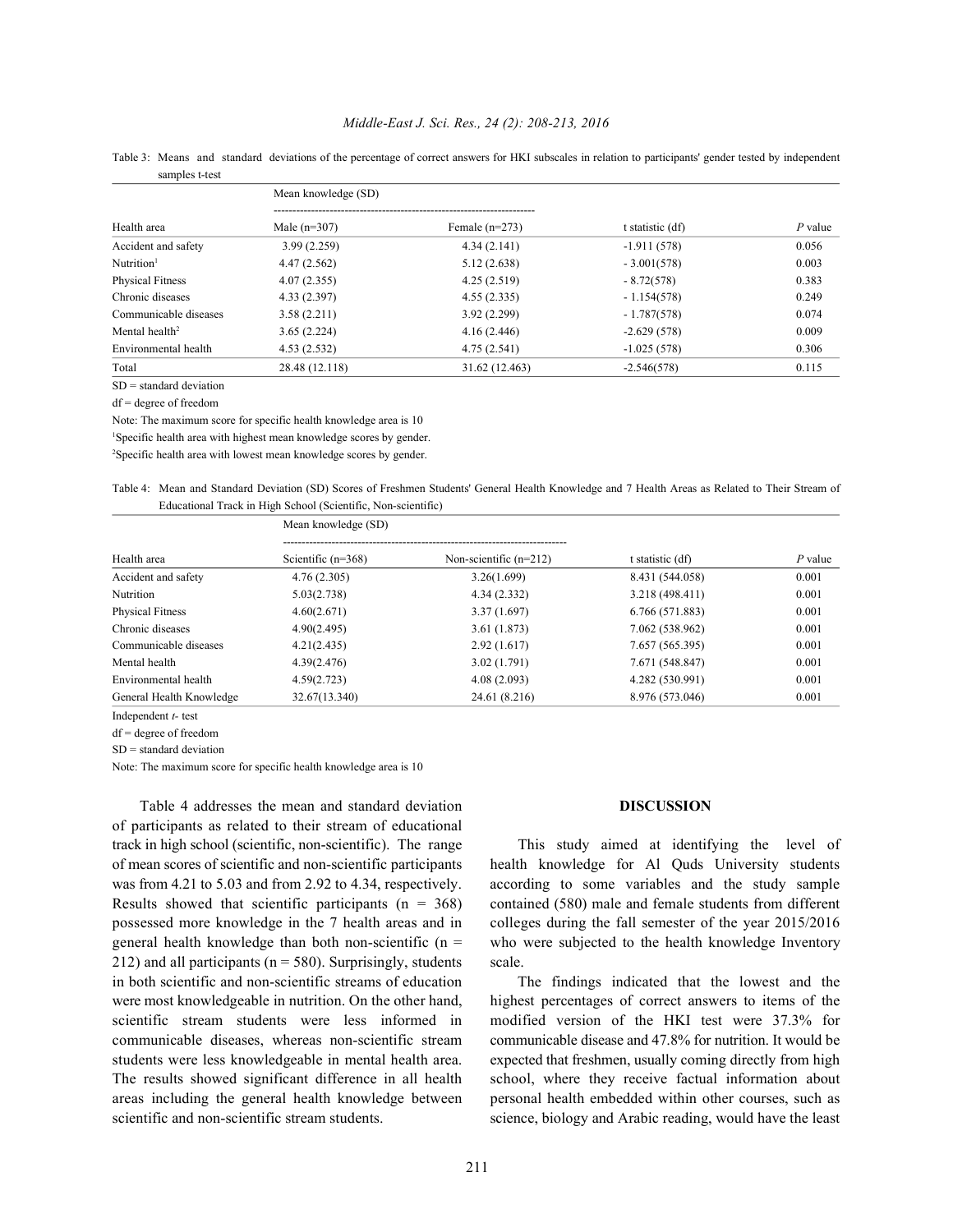courses and therefore the least amount of health health-promoting behavior, lack of knowledge may tend knowledge. to lead to lifestyle choices which are less than health

The results of this study are compatible with the enhancing. areas of most and least knowledge as reported in previous research by Ghrayeb *et al*. [4], Wahsheh *et al*. [10] and **Recommendations:** In light of these results, the Nicholson *et al.* [11]. Two studies [13] found an opposite researchers recommend the following: (1) Conducting a result related to the area of nutrition; participants were similar study on other samples of teaching stages, (2) least knowledgeable about the area of nutrition. Including health courses within the teaching curricula as

from 37 to 47%, revealing a definite lack of health regardless of their major, (3) Conducting a study that aims knowledge among this population as determined by at assessing the efficacy of some intervention programs percentage of correct responses. This is compatible with or workshops in raising the students' awareness level. results reported by Ghrayeb *et al*. [4], who concluded that Palestinian high school students did not have sufficient **ACKNOWLEDGEMENT** health knowledge in each of the same included health areas. The results of the dissertation study are not The authors of this paper would like to thank the surprising due to the limited number of existing health Faculty of Health Professions and the Department of education programs for college students in Palestine. Nursing, Al Quds University. As well as, the authors

students possessed more general health knowledge than and Al Quds University ethical committee for their male peers. This finding can be justified that caring for assistance during this study. their physical appearance than males have affected the level of nutrition knowledge and eating habits of educated **REFERENCES** young adults. Gender differences in general health knowledge are consistent with those reported by previous 1. American College Health Association, 2007. studies [4, 10, 13]. Other studies [14-15, 17] indicated that American college health association national college female participants possessed more general health health assessment Spring 2006 reference group data knowledge than males. Schuster [16] yielded contrary report (abridged). Journal of American College evidence to the conclusion that female participants Health, 55(4): 195-206. possessed more general health knowledge than males. 2. U.S. Department of Health and Human Services,

participants who completed the scientific stream in high National Health Promotion and Disease Prevention school were more informed about general health Objectives. (DHHS Publication no. PHS 91-502120). knowledge than those who were in the non-scientific Washington, DC: U.S. Government Printing Office. stream. The researcher hypothesizes knowledge 3. Brener, N. and V. Gowda, 2001. US college students' differences may reflect curricula content for each reports of receiving health information on college education stream at high school. Stream of education campuses. Journal of American College Health, differences in general health knowledge are consistent 49(5): 223-228. with those reported in previous studies [4, 10]. 4. Ghrayeb, F.A.W., A.M. Rusli, A. Al Rifai and

considerable lack of knowledge in general and specific 31(11): 1965-1970. knowledge about 7 health areas of the college freshmen 5. Green, L. and M. Kreuter, 1999. Health promotion students at Al Quds University, Palestine. The lack of planning: An educational and ecological health knowledge needs to be addressed, especially in terms of its impact upon health related behavior. Make references like this style.

amount of life experiences and health-related college level Although knowledge alone cannot ensure the adoption of

The majority of correct responses by subscale ranged compulsory and not as an elective for all college students

The results of the current study indicated that female would like to thank both the all participants of this study

- 
- One of the expected findings of this study was that Public Health Service, 1991. Healthy People 2000.
	-
- **CONCLUSION** Environmental Education on Knowledge of Various In general, a concern for this population is the Palestine. World Applied Sciences Journal, I.M. smail, 2014. Effectiveness of School-Based Environmental Issues among School Adolescents in
	- approach (3rd ed.). New York, NY: McGraw-Hill.